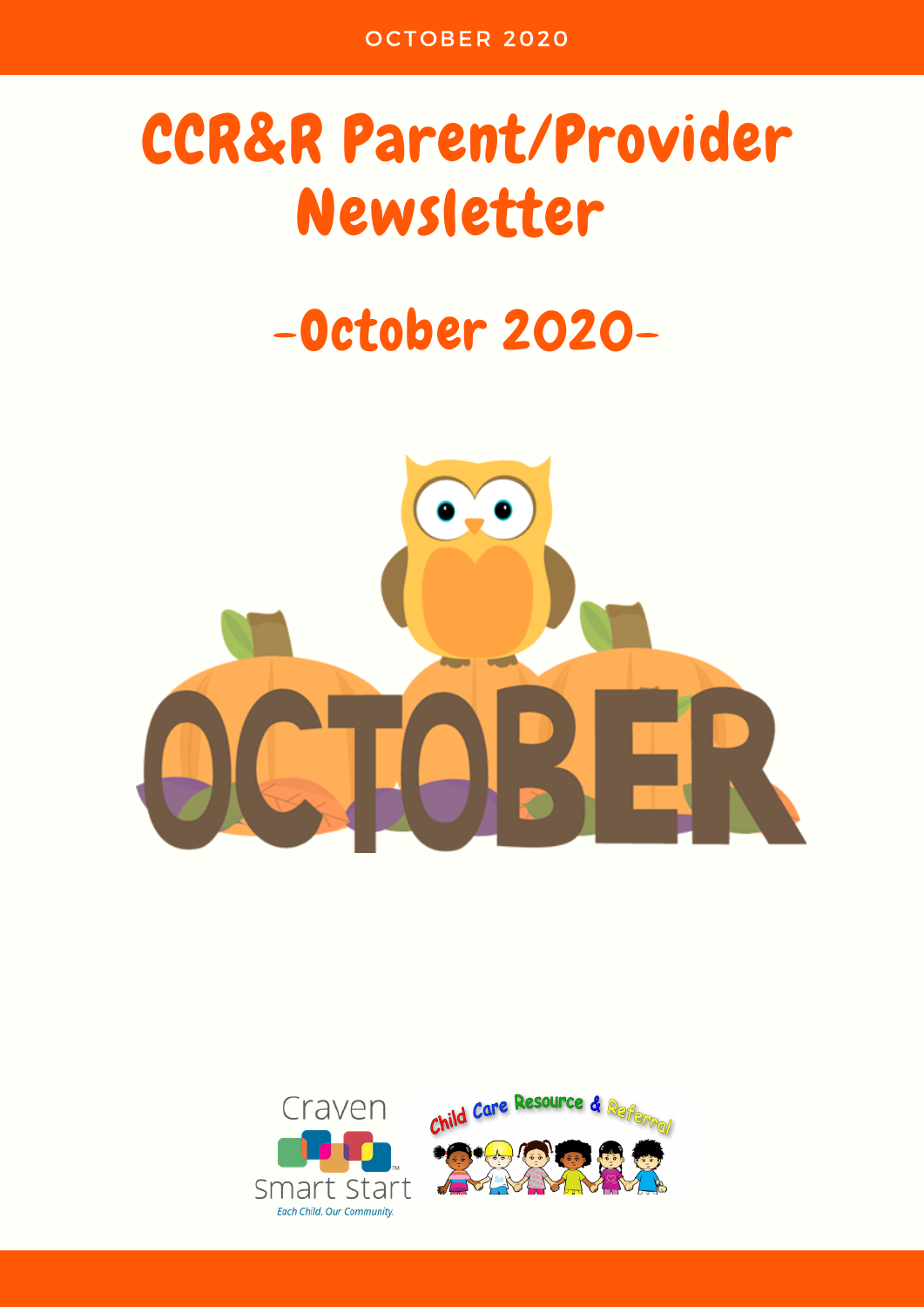# Craven Smart Start News

### From the Desk of Dr. Sandra Plata-Potter: Craven Smart Start Former Board President

One day in the fall of 2012, new to New Bern and while reading the Sun Journal, I came across an article written about Craven Smart Start. I did not know what Craven Smart Start was, but the name caught my attention. After reading the article, I contacted Craven Smart Start and told them I was interested in becoming a partner in the important work of the agency, in whatever capacity available. You see, I have a Ph.D. in child development, and I am interested in anything that supports young children. It was during this conversation I was invited to consider serving on the Craven Smart Start Board of Directors. That was the start of a commitment that remained stable until COVID 19 made its entrance and caused the need to make changes in my life, making it difficult to continue with the level of commitment I had given over the past few years. In August of 2020, I submitted my resignation as Craven Smart Start Board President, a position I had held since January 2013. One thing I have come to realize is that there are many people in this community who still do not understand or know Craven Smart Start.

Those of us who have been a part of Craven Smart Start have seen the amazing positive impact it has on the children, families, and early childhood programs in Craven County. Whether it is the resource libraries (e.g., New Bern, to include satellite sites in Cove City and Havelock), the training provided to early childhood educators, providing a regional conference forearly childhood educators, serving as a resource for parents, engaging with community organizations that, in some way, have connections to early childhood, the amazing help provided to early childhood programs who lost so much during the hurricane, literacy projects such as Dolly Parton's Imagination Library, and Reach Out & Read, etc.; etc. I can go on and on. Much of this would not be possible without the commitment and caring of the personnel who work for Craven Smart Start. In all the years that I have been a part of Craven Smart Start I have had the pleasure of witnessing a team dedicated to the mission of the program…"Building Brighter Futures for Young Children."

Thank you Craven Smart Start for all you have done and continue to do.

Dr. Sandra Plata-Potter

### Craven Smart Start is Pleased to Welcome. . . Jean Kenefick as New Board President

Jean Kenefick was voted new Board President for Craven Smart Start on August 26, 2020 and has served as an active board member since 2012. She also serves on two other non-profit boards as well. She recently retired after a 40 year career working primarily in Leadership roles for Non-Profit Organizations. Jean grew up in Connecticut and began her career with the State of Connecticut's Department of Children & Youth Services When Jean moved to NC she continued working for Non-profit organizations and has imparted valuable experience and expertise to those serving young children and families in Craven County. During this time, she served on several county, state and national committees supporting, advocating, and lobbying for children and their families. In Retirement Jean is enjoying Golf, Pickleball, Traveling (hopefully soon) and volunteering in the community. On behalf of Craven Smart Start staff and Board of Directors we would like to congratulate Jean in her new role as Board President.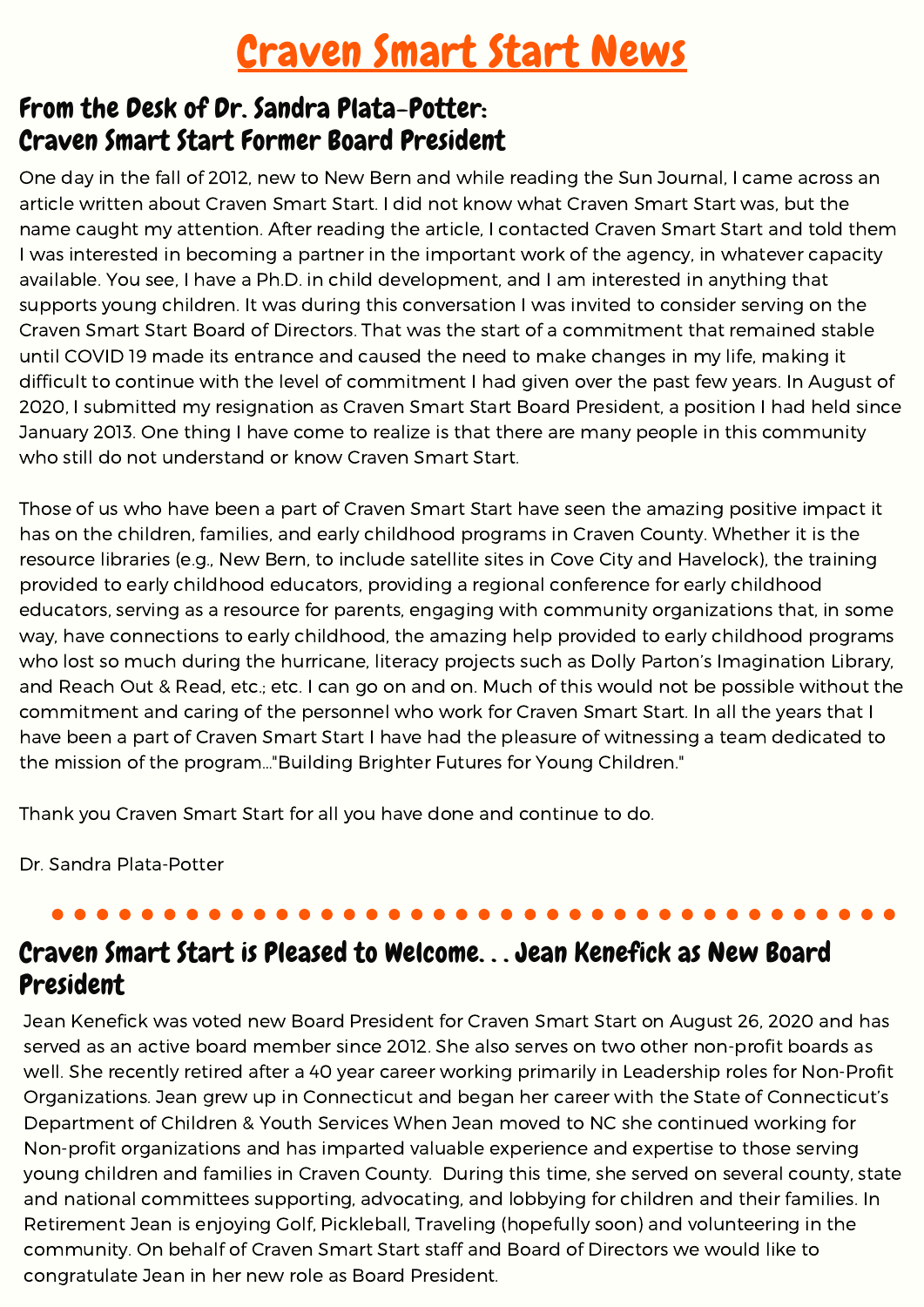### From the Desk of the Parent/Provider Specialist Bianca Salinas CCR&R PARENT/PR O VIDER NEWSLETTER O CT O BER 2020

### Halloween and COVID-19

Halloween is a big holiday during the month of October. With the COVID-19 pandemic still an obstacle for participating in various activities, Halloween will look a lot different this year. Here are some things to think about when planning for Halloween activities:

- Will traditional trick-or-treating be held in your community?
- Are you comfortable with going to people's houses and are you comfortable with people coming up to your house?
- Is it safe to get candy from a candy bowl that is outside a house?
- Should you and your children wear gloves and/or face masks when going out?

At the end of the day, you have the final say about how you and your family would like to celebrate Halloween. If you are not comfortable going out for Halloween, you can always have a Halloween party with just your family. You and your children can still dress up in costumes and eat candy at home!

If you are still looking for child care, the "Find Child Care NC" call center is still available to help! Specialists (including myself) are available to assist you on weekdays between 8<br>of Health and Human Services, the NC Department of Public a.m. – 5 p.m. EST.

Call 1-888-600-1685 to connect with the childcare facility fit for you and your child.

### Are you looking for Child Care? We can help!

Instruction, the North Carolina Child Care Resource and Referral Network and our partners across the state are working together provide these vital child care options.

1-888-600-1685

ALL:



### Fall Activities

Fall is a season that everyone enjoys. From looking at the leaves change colors, to feeling the cool breeze in the evening. There are many activites for you to do at home with your children. Here are two activities that are perfect for fall:

- Sticky Leaf Tree
- Leaf Rubbings

For instructions on these activities and more please visit <https://teachingmama.org/8-leaf-activities-for-preschoolers/>



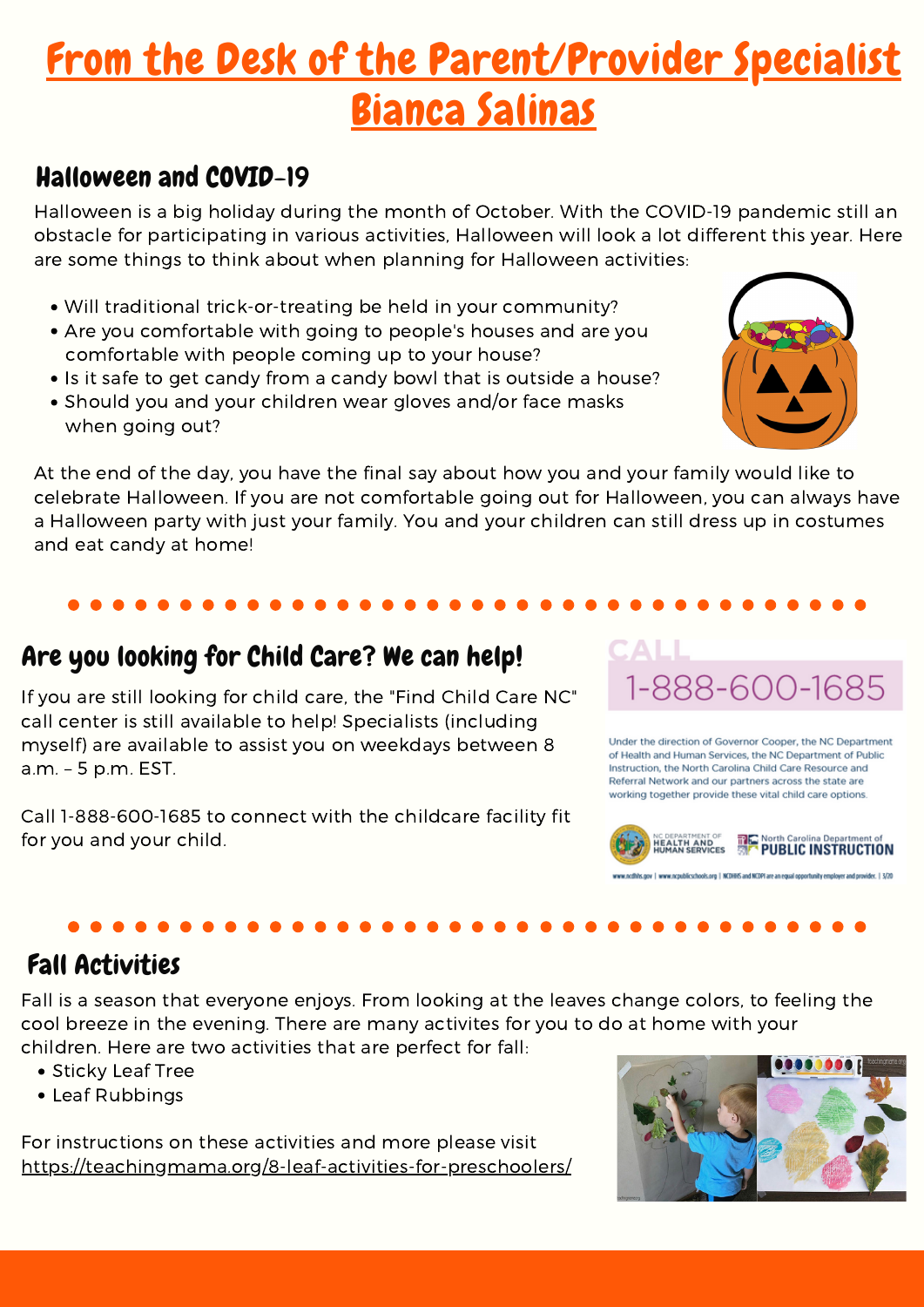# Director's Corner From Bonnie Gould, CCR&R Director





*Building relationships through coffee and conversations!*

Dates in October 2020!! Center Directors: October 7th, 21st (7:00-8:00 PM) FCCH Providers: October 8th, 22nd (7:00-8:00 PM)

Consultants Begin to Resume Visits!

Effective September 2020, DCDEE will resume conducting all monitoring visits to child care facilities. By the end of 2020, DCDEE will ensure all child care programs receive an annual visit to monitor compliance with child care requirements. Please know DCDEE is working to limit the time its staff are in your child care programs, including a limited monitoring plan. To accomplish this, you may be asked to send information to your child care consultant in advance of or after the visit to reduce the time the consultant is in your program.

Please reach out to me if you have any questions or need guidance regarding your monitoring visits. As a former childcare center director, I understand how overwhelming it can be especially during the COVID-19 pandemic. I can be reached at (252) 447-0825 (Cell#). Please leave your name and phone number in case I miss your call. I can also be reached at bonnie@cravensmartstart.org.

Sincerely,

Bonnie Gould CCR&R Director





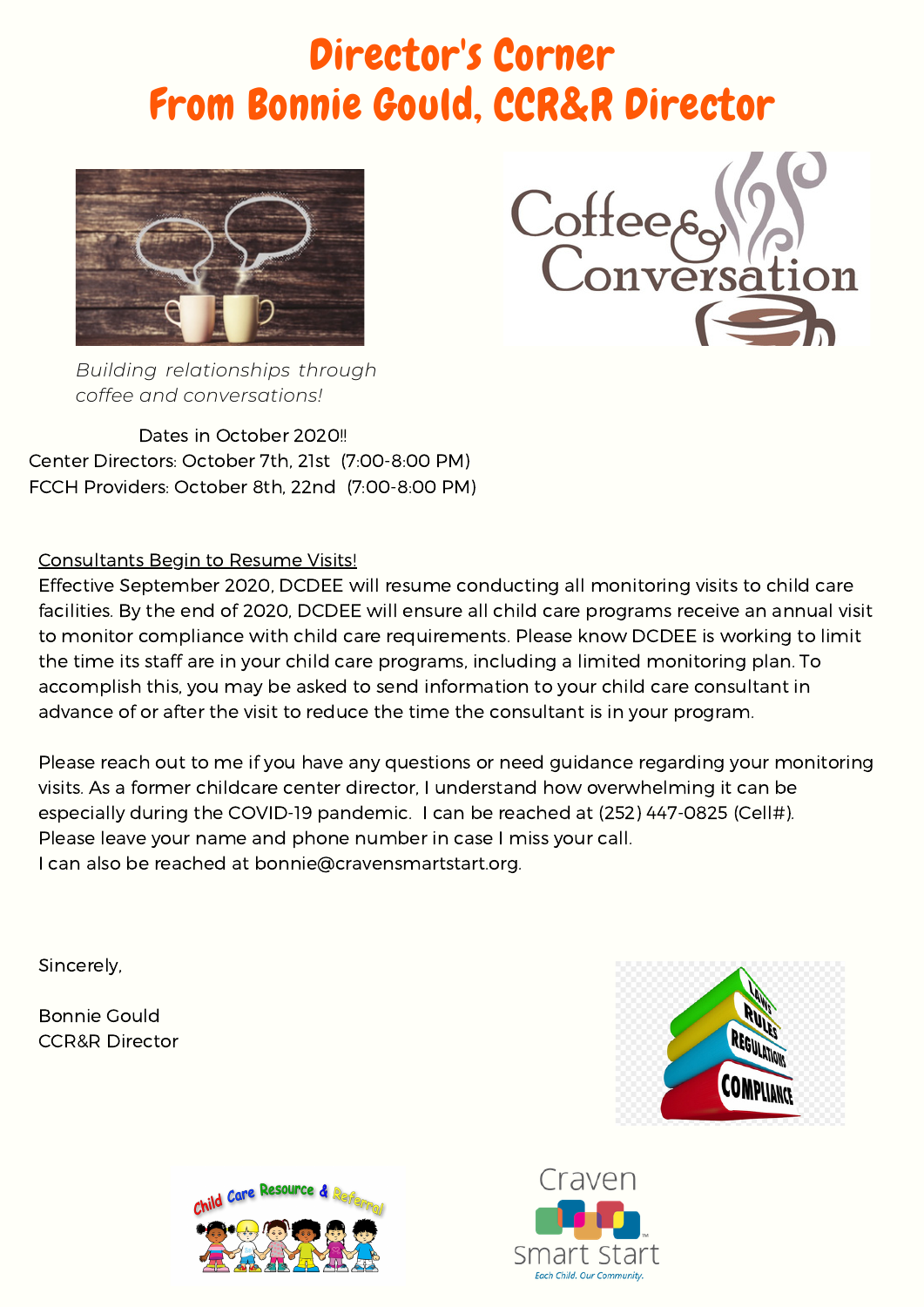# October is Eat Better, Eat Together Month

### Eating Better During COVID-19

It is hard to cope with being quarantined and not reach for your favorite salty, crunchy snack out of boredom or feeling on edge. A few pretzels or chips are okay, but many people may not be able to step away from eating the entire bag once it is open. If you were already feeling blue, the quick fix of cookies or cake will ultimately make you feel worse. Processed foods and shelf stable items like baked goods contain a lot of simple carbohydrates that create a yo-yo effect on our blood sugar, which can drive anxiety and worsen mood.<br>How then can we mindfully make good food choices?

- Make a schedule or a daily meal plan. A schedule is more predictable for you and for everyone in your household.
- Plan for groceries. Try to buy fewer processed, high-salt, or high-sugar snacks.
- Load up on fruits, vegetables, whole grains, healthy fats, and lean proteins.
- Save money. Skip the high-sugar soda and juices, instead flavor water with edible citrus or berries.
- Plan and enjoy an occasional comfort food for a weekly treat pick a day and enjoy whatever you want, just not all your favorites on the same day!
- Manage your environment. If candy is simply not in the cupboard, then you cannot eat it.

For more information, visit - [https://www.health.harvard.edu/blog/eating-during-covid-19](https://www.health.harvard.edu/blog/eating-during-covid-19-improve-your-mood-and-lower-stress-2020040719409) improve-your-mood-and-lower-stress-2020040719409

Being at home all the time due to COVID is hard. I know it has been for me! One thing that works for me is making sure I do not buy so many snacks and candies. A good thing to remember is that your plate should be half full of yummy vegetables (Bianca Salinas).



# Eating Together

Over the last two decades, study after study has shown that simply taking a few minutes each day to turn off screens and genuinely connect with each other over food can improve the physical and mental health of all family members involved. Here are some of the benefits of eating together as a family:

- It teaches your kids better eating habits
- It can prevent serious psychosocial issue (issues with eating disorders, alcohol and substance use, violent behavior, depression)
- It can improve children's self-esteem
- It improves communication skills
- It can help kids bounce back from cyberbullying
- It can be used to supplement family therapy

For more information on the benefits of families eating together, visit -

[https://www.parents.com/recipes/tips/unexpected-benefits-of-eating-together-as-a-family](https://www.parents.com/recipes/tips/unexpected-benefits-of-eating-together-as-a-family-according-to-science/) according-to-science/

A good idea for trying to cut down using cell phones at the table would be to ask everyone to put their phones in a basket and put it in the other room until dinner is over (Bianca Salinas).

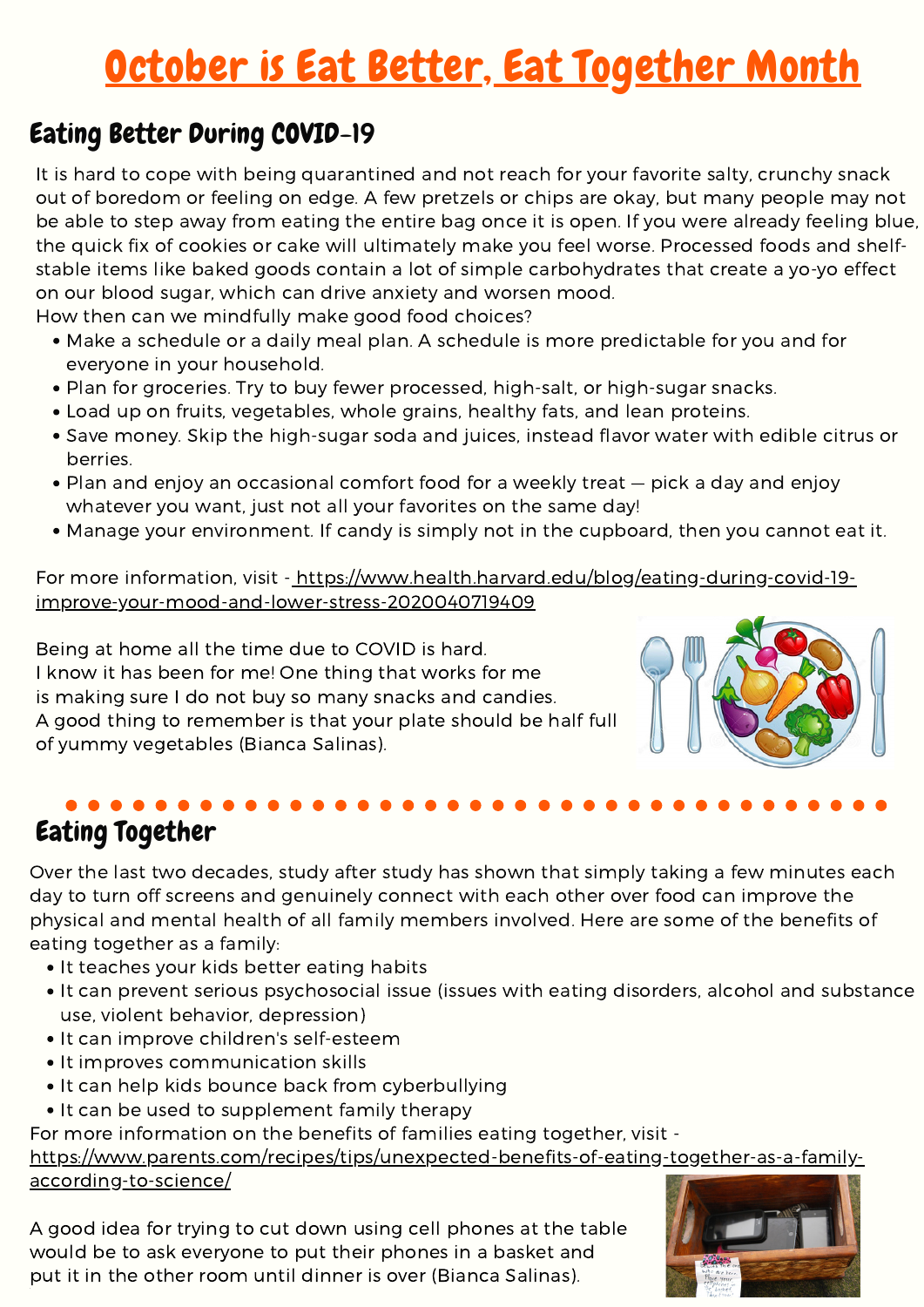# New Online Training Platform!

We are very excited to announce our new online training platform. With this platform, you will be able to take trainings at your own pace! We hope you all take advantage of this awesome opportunity! Please feel free to call or email us with any questions or comments.

# Craver Smart Start **COME LEARN: VIRTUAL SELF-PACED TRAINING IS LIVE ON OCTOBER 1st!**

## **Anytime, Any Place Self-Paced at Your Convenience!**

Join our new platform, Thinkific, with new trainings at your fingertips. Experience another great way to receive training credits! All of our trainings are currently FREE! You do not want to miss this opportunity! Please reach out with any questions. We are still available to assist you!

Learning is one click away at: https://cravensmartstart.thinkific.com/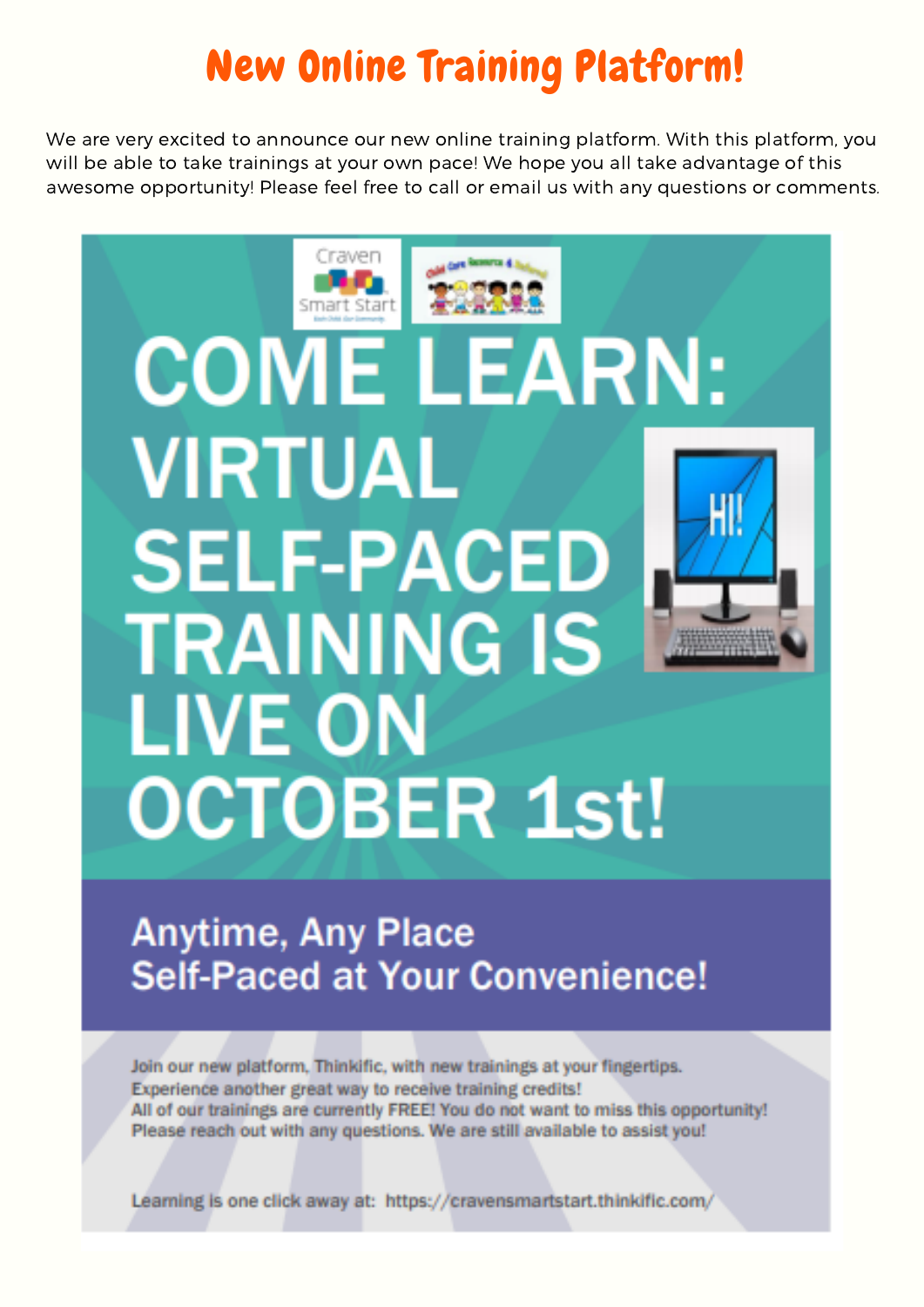# Training Information Craven Smart Start

### Office Information & Training's

Due to the ongoing COVID-19 Pandemic, face to face trainings will no longer be held until further notice. This is for the safety of our providers and our training staff. Our on-going trainings are now offered online through Zoom. Our new online training calendar has been sent out and there is no cost for these trainings during the COVID-19 crisis. Please check out our Craven Smart Start website for additional information. Please remember that Craven Smart Start staff are still teleworking!! If you need anything or have any questions regarding our current trainings, please email us, or feel free to call our office and leave us a message. We are checking voicemails daily.

### **THANK YOU, CHILD CARE PROVIDERS, FOR ALL YOU DO!**



### Online Zoom Training's in October

\* Trauma in Early Childhood: A Teacher's Toolkit with Tammy Cullom Thursday October 1st, 2020 6:30PM-8:30PM

\*IT'S SIDS with Sandra Arasim Tuesday October 6th, 2020

6:30PM-8:30PM

\*Toxic Stress and Its Impact on Children with Sonia Sumner Tuesday October 13th, 2020 6:30PM-9:30PM

\*The Art & Science of Technical Assistance with Kelly Shaw Wednesday October 14th & Wednesday October 28th, 2020 9:30AM-4:30PM

\*Beyond Band-Aids with Courtney Cartwright Thursday October 15th, 2020 6:30PM-8:30PM

\*Language Development and Communication in Infants and Toddlers: What Are They Talking About? with Sandra Arasim Tuesday October 20th, 2020 6:30PM-8:30PM

**To register for a training, please RSVP to venus@cravensmartstart.onmicrosoft.com and more information will be sent regarding the online training.**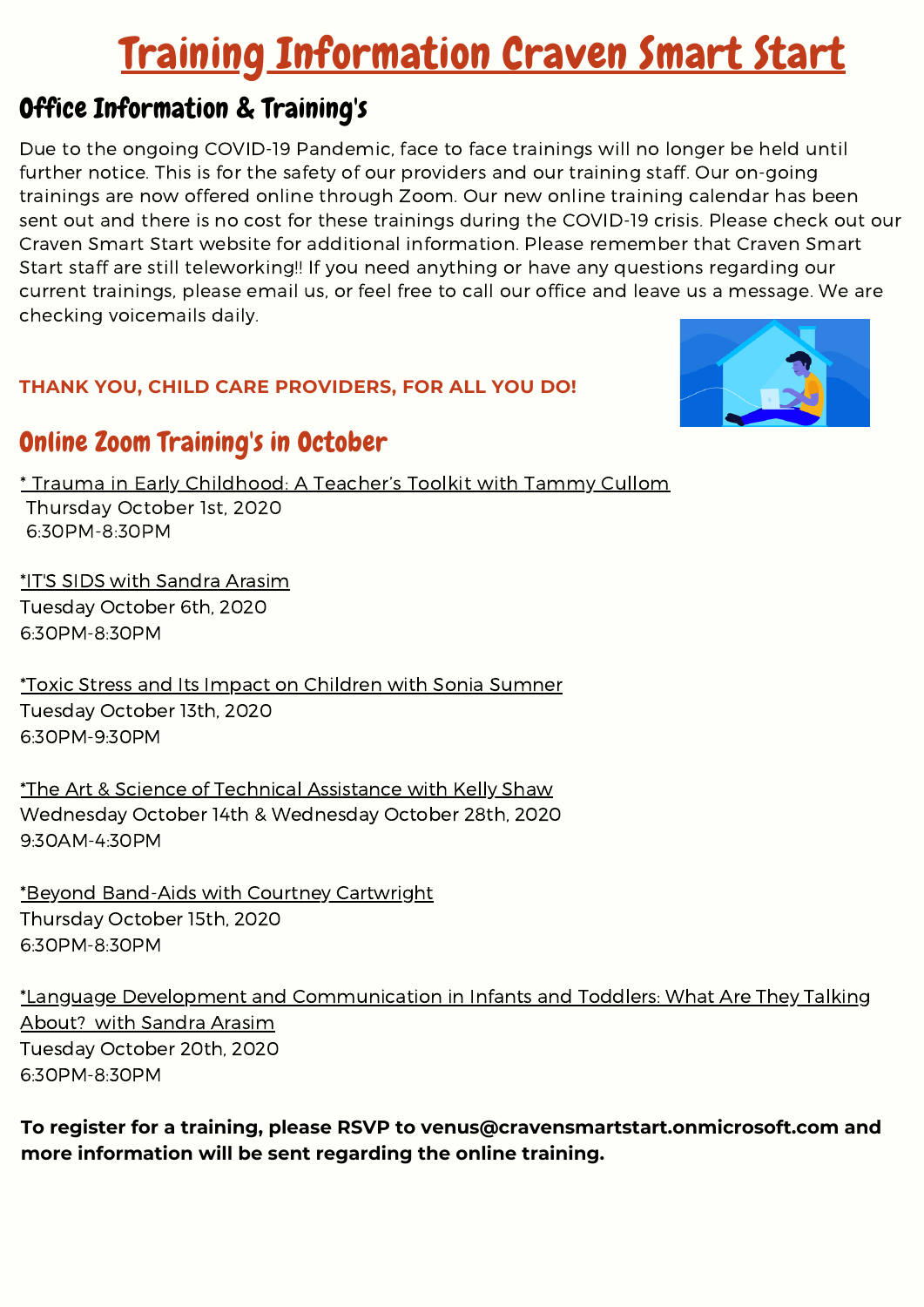# Reminders from Craven Smart Start

### Supplies Drive for Our Child Care Providers

Craven Smart Start is still a drop off site for items that our local childcare community needs. We are still collecting items such as masks, gloves, bleach, hand sanitizer, toilet paper, diapers, baby wipes, paper towels, and cleaning/sanitizing products. If you are a childcare provider in need of any of these items, or would like to donate any items to our providers, please contact our Executive Director, Patricia Morrow at 252-626-5412



### COVID-19 Updates

Here are some COVID-19 Updates concerning children and child care:

- Children who are ages 5 and up (to age 12) are required to wear face coverings. For children age 5, they must be in Kindergarten.
- It is recommended that for children under the age 5 (starting at age 2) should wear face coverings if they are able to responsibly (meaning that they can wear it and nottake it off)

If you have any health & sanitation questions or concerns, please feel free to email our Quality Enhancement Coordinator Courtney Cartwright. Courtney can be reached at courtney@cravensmartstart.onmicrosoft.com

### If you leave home, know your Ws!



### Craven Smart Start would like to say Thank You!

During this pandemic, many have come together to help people in need. In the early childhood programs, there was (and still is) a need for cleaning supplies and personal protective equipment. If anyone has received donated items from a local business, please let us know. We, at Craven Smart Start, would love to thank them for donating to our local child care providers. Feel free to reach out to me at 252-672-5921.